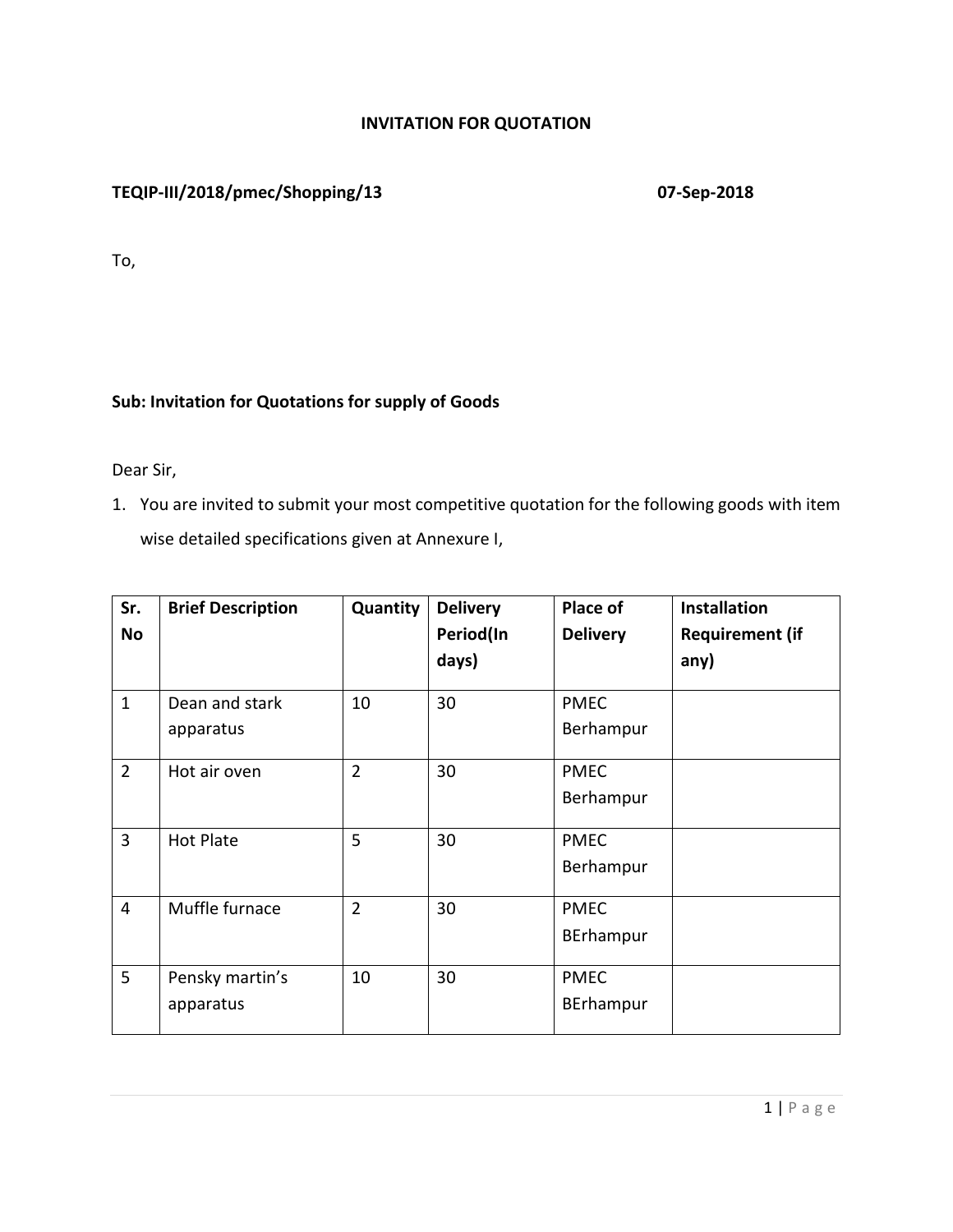| $6\phantom{1}6$ | Pour point analyzer         | $\mathbf{1}$ | 30 | <b>PMEC</b><br>BErhampur |  |
|-----------------|-----------------------------|--------------|----|--------------------------|--|
| 7               | Redwood viscometer          | 10           | 30 | <b>PMEC</b><br>Berhampur |  |
| 8               | Rheometer                   | 1            | 30 | <b>PMEC</b><br>Berhampur |  |
| 9               | <b>TGA Analyzer</b>         | 1            | 30 | <b>PMEC</b><br>Berhampur |  |
| 10              | UV-Vis<br>spectrophotometer | $\mathbf{1}$ | 30 | <b>PMEC</b><br>Berhampur |  |

- 2. Government of India has received a credit from the International Development Association (IDA) towards the cost of the **Technical Education Quality Improvement Programme[TEQIP]- Phase III** Project and intends to apply part of the proceeds of this credit to eligible payments under the contract for which this invitation for quotations is issued.
- 3. Quotation,
	- 3.1 The contract shall be for the full quantity as described above.
	- 3.2 Corrections, if any, shall be made by crossing out, initialing, dating and re writing.
	- 3.3 All duties and other levies payable by the supplier under the contract shall be included in the unit price.
	- 3.4 Applicable taxes shall be quoted separately for all items.
	- 3.5 The prices quoted by the bidder shall be fixed for the duration of the contract and shall not be subject to adjustment on any account.
	- 3.6 The Prices should be quoted in Indian Rupees only.
	- 3.7 The Tender Cost of Rs. 3000/- for the package is to be submitted along with the completed bid in the form of Demand Draft in favor of TEQIP Cell, PMEC Berhampur. Payable at Berhampur.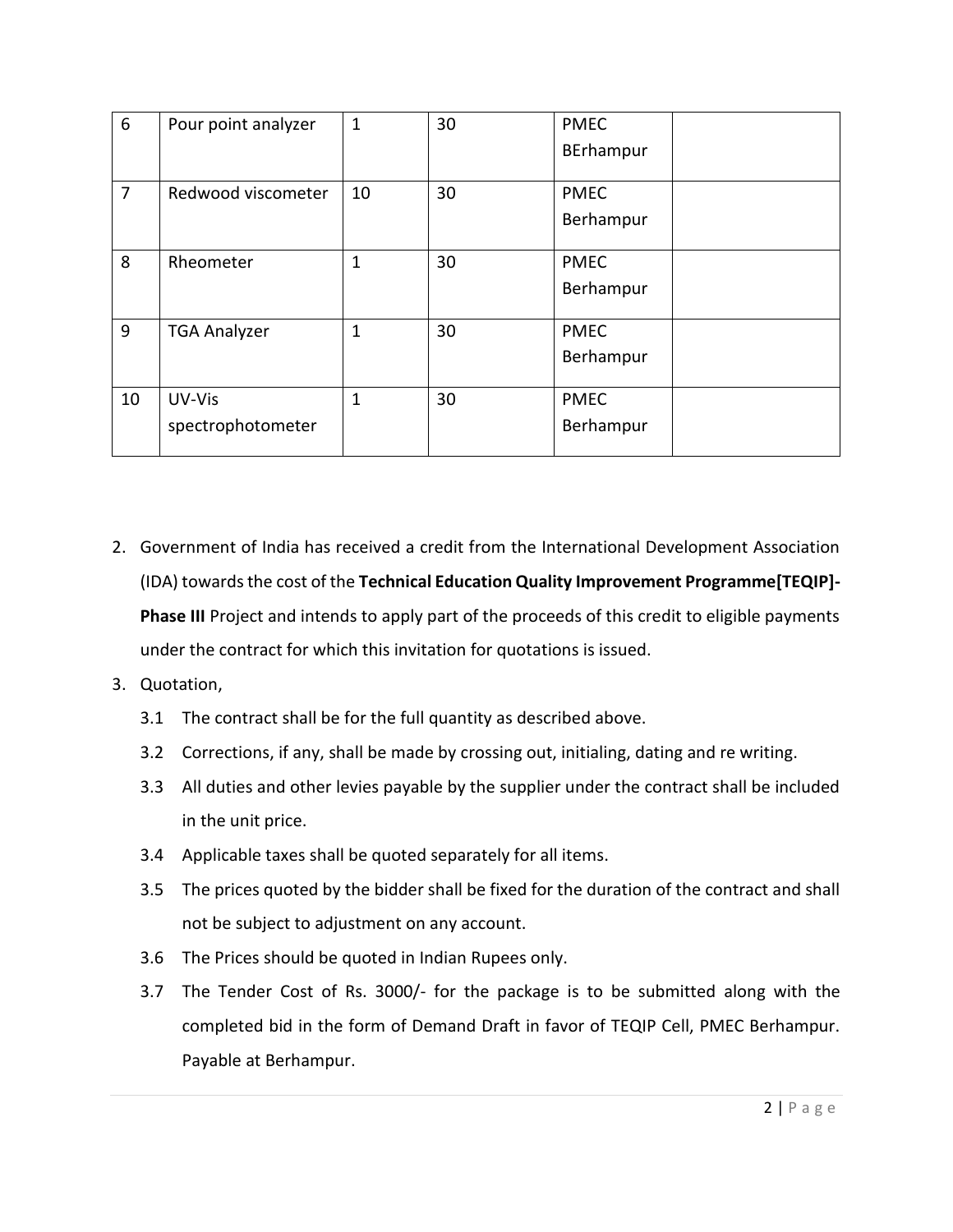- 4. Each bidder shall submit only one quotation.
- 5. Quotation shall remain valid for a period not less than **45** days after the last date of quotation submission.
- 6. Evaluation of Quotations,

The Purchaser will evaluate and compare the quotations determined to be substantially responsive i.e. which

- 6.1 are properly signed ; and
- 6.2 confirm to the terms and conditions, and specifications.
- 7. The Quotations would be evaluated for all items together.
- 8. Award of contract:

The Purchaser will award the contract to the bidder whose quotation has been determined to be substantially responsive and who has offered the lowest evaluated quotation price.

- 8.1 Notwithstanding the above, the Purchaser reserves the right to accept or reject any quotations and to cancel the bidding process and reject all quotations at any time prior to the award of contract.
- 8.2 The bidder whose bid is accepted will be notified of the award of contract by the Purchaser prior to expiration of the quotation validity period. The terms of the accepted offer shall be incorporated in the purchase order.
- 9. Payment shall be made in Indian Rupees as follows:

**Delivery and Installation - 90% of total cost**

**Satisfactory Acceptance - 10% of total cost**

- 10. All supplied items are under warranty of **12** months from the date of successful acceptance of items.
- 11. You are requested to provide your offer latest by **12:00** hours on **24-Sep-2018 .**
- 12. Detailed specifications of the items are at Annexure I.
- 13. Training Clause (if any) **As per Advertisement**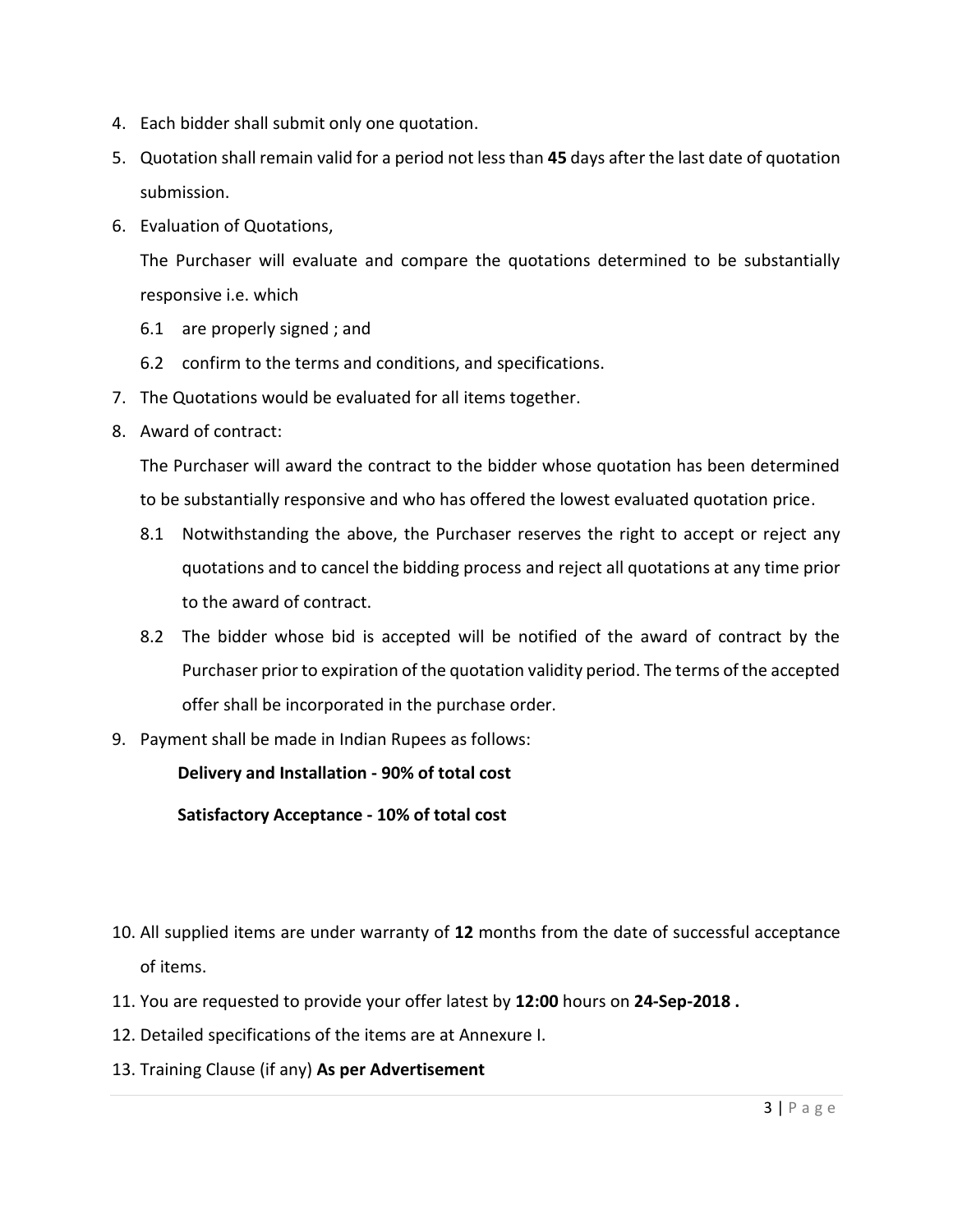- 14. Testing/Installation Clause (if any) **As per Advertisement**
- 15. Information brochures/ Product catalogue, if any must be accompanied with the quotation clearly indicating the model quoted for.
- 16. Sealed quotation to be submitted/ delivered at the address mentioned below,

TEQIP Cell, Room 501, Parala Maharaja Engineering College, Sitallapalli, Berhampur, Odisha. Pin-761003

17. We look forward to receiving your quotation and thank you for your interest in this project.

(Authorized Signatory)

Name & Designation

### **Annexure I**

| Sr.            | <b>Item Name</b>          | <b>Specifications</b>                                         |
|----------------|---------------------------|---------------------------------------------------------------|
| <b>No</b>      |                           |                                                               |
|                |                           |                                                               |
| $\mathbf{1}$   | Dean and stark            | 3.3 borosilicate glass<br>2-10 ml Receiver with 0.1 intervals |
| $\overline{2}$ | apparatus<br>Hot air oven | <b>Heating Mode-Transmission</b>                              |
|                |                           |                                                               |
|                |                           | <b>Operation Pressure- Vacuum Dryer</b>                       |
|                |                           | Max. Temp.- 50-250°C                                          |
|                |                           | Resolution- ± 2°C                                             |
|                |                           | Size- 605 x 455 x 910 mm (252 L)                              |
|                |                           |                                                               |
| 3              | Hot plate with stirrer    | Display: Digital                                              |
|                |                           | Speed (RPM): 100-1600                                         |
|                |                           | Max. Volume (ml): 5000                                        |
|                |                           | Max Temp. (Plate Surface): 300 - 380°C                        |
|                |                           |                                                               |
| $\overline{4}$ | Muffle furnace            | Max. Temperature - 900 -1800°C                                |
|                |                           | Working Temperature - 800 - 1700°C                            |
|                |                           | Temperature Accuracy +/-1°C                                   |
|                |                           | Temperature Controller - PID controller                       |
|                |                           |                                                               |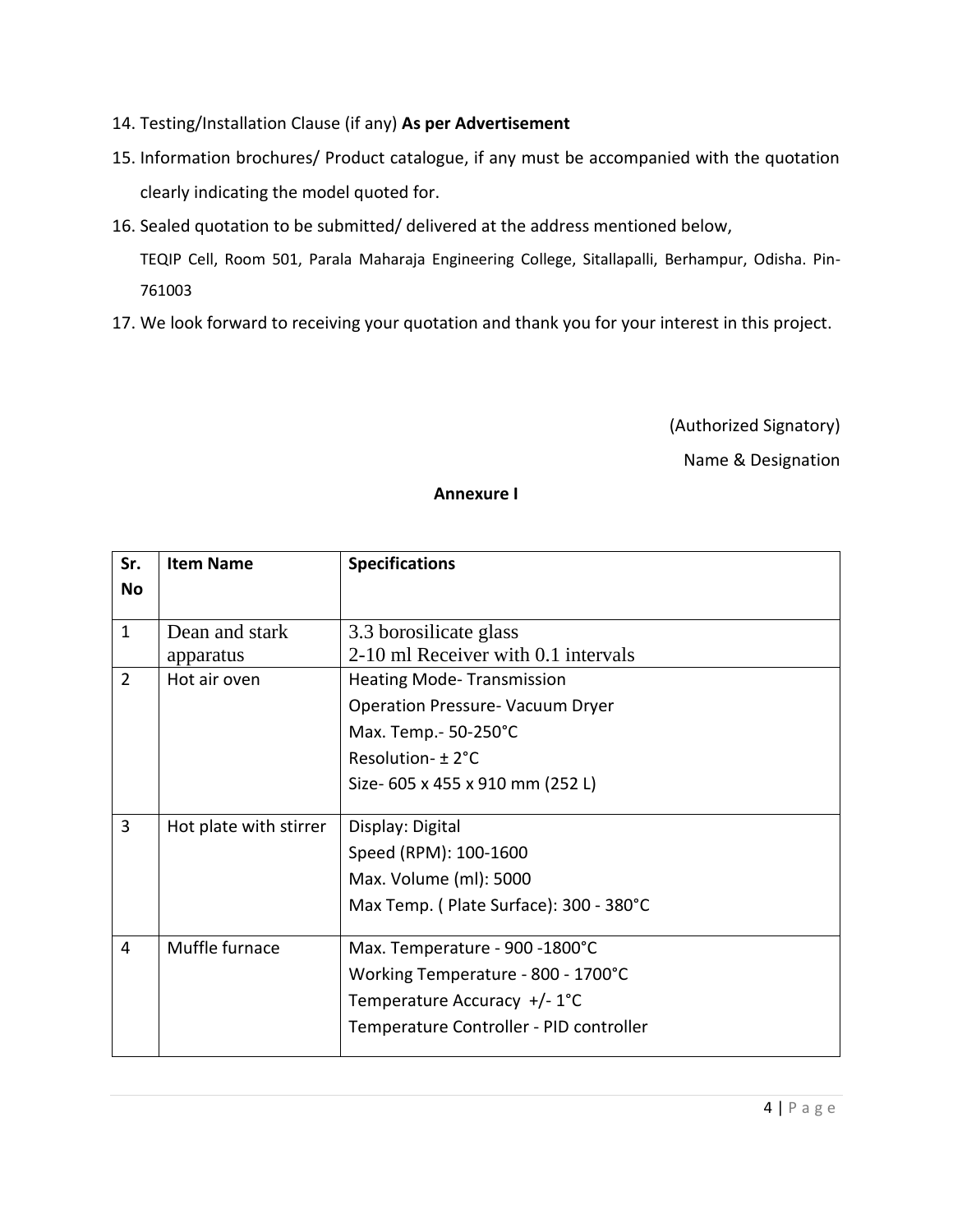|   |                     | Size-8 x 8 x 12 (13 L)                                       |
|---|---------------------|--------------------------------------------------------------|
|   |                     | Power supply-220/440v                                        |
| 5 | Pensky martin's     | Benchtop steel case, Digital display for sample              |
|   | apparatus           | temperature, 0.1°C accuracy, Electric stirrer: 100 - 250 rpm |
|   |                     | IP 15C -7°c TO 100° (LOW)                                    |
|   |                     | IP 16C 90°c TO 370°c (HIGH)                                  |
|   |                     | 220V                                                         |
| 6 | Pour point analyzer | Voltage 220±10% 50hz V AC                                    |
|   |                     | 100-240 VAC, 150 W, 50/60 Hz                                 |
|   |                     | Jacket: -105 to +55 °C                                       |
|   |                     | Sample: - 95 to +51°C                                        |
|   |                     | Jacket: $\pm$ 0.5 °C accuracy                                |
|   |                     | Sample: ± 0.5 ºC accuracy                                    |
| 7 | Redwood viscometer  | Range: 0°C to 45°C                                           |
|   |                     | Power: 220-240v                                              |
|   |                     | Frequency: 50Hz                                              |
|   |                     | Thermometer IP 8C, Range: 0°C to 45°C                        |
|   |                     | Thermometer IP 9C, Range: 40°C to 85°C                       |
|   |                     | Thermometer IP 10C, Range: 76°C to 122°C                     |
|   |                     | Frequency- 50Hz                                              |
|   |                     | Power-220V                                                   |
|   |                     | Driven Type- Electric                                        |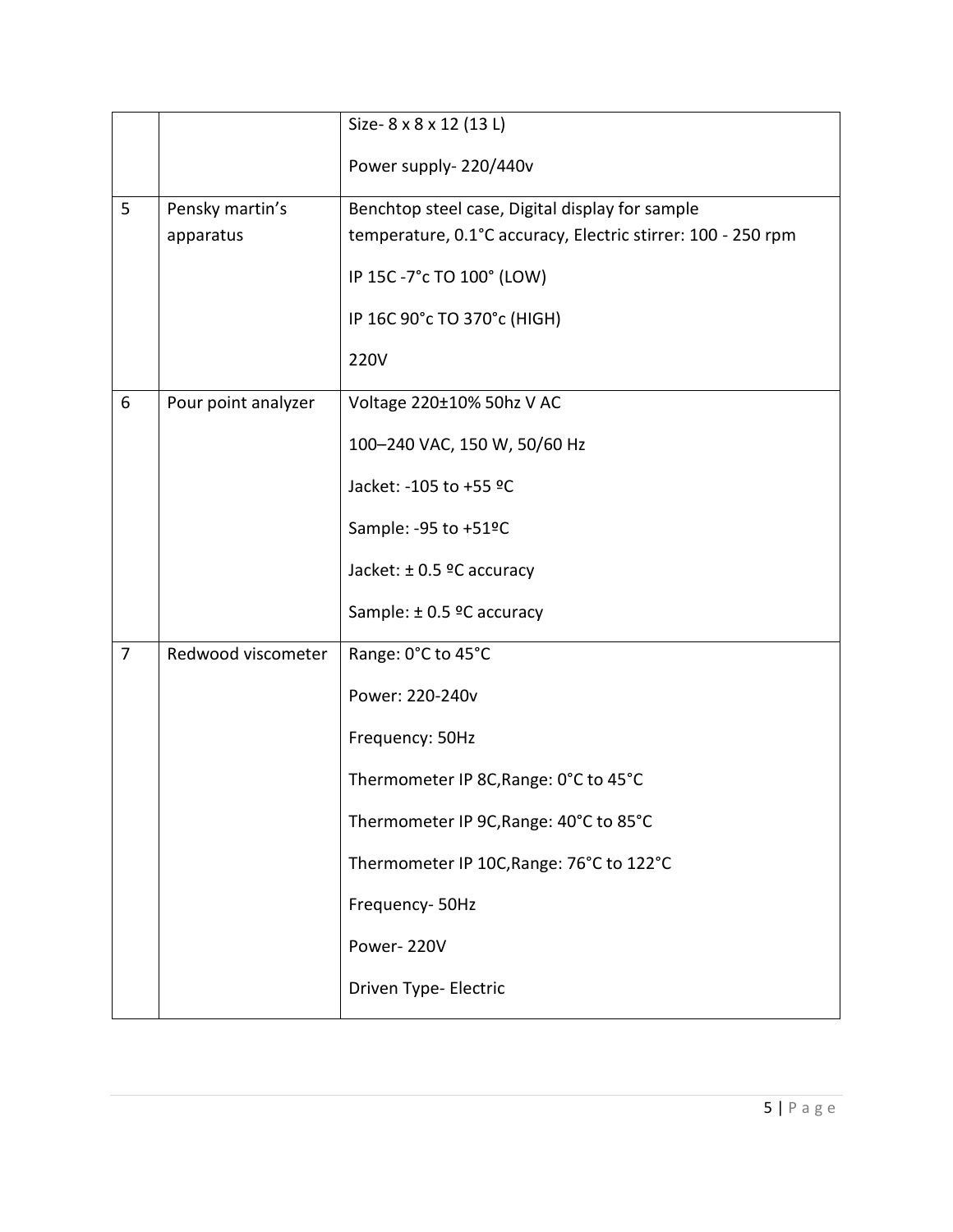| 8 | Rheometer           | Vibration Angle: ±1 °C, ±3 °C, ±5 °C                                                                                                                                                     |  |
|---|---------------------|------------------------------------------------------------------------------------------------------------------------------------------------------------------------------------------|--|
|   |                     | Maximum Temperature: - 20 - 300 °C                                                                                                                                                       |  |
|   |                     | Power: 50Hz~220V                                                                                                                                                                         |  |
| 9 | <b>TGA Analyzer</b> | sqrt2 Temperature Range: 15 °C to 1500 °C or higher                                                                                                                                      |  |
|   |                     | <b>Z TGA should have ultra-microbalance with minimum 0.1 Zg</b><br>sensitivity with top load design.                                                                                     |  |
|   |                     | <b>Z Balance Design: Single Beam vertical design with</b><br>exchangeable sensor.                                                                                                        |  |
|   |                     | <b>sqrt8 Furnace cooling down: 1500 °C to 30 °C within 20 minutes</b><br>with built-in forced air cooling.                                                                               |  |
|   |                     | <b>Z Built-in Mass Flow controller for two difference gases.</b>                                                                                                                         |  |
|   |                     | sqrt2 Heating rate ambient to 1000 °C: 0.1 to 300 C/min or better                                                                                                                        |  |
|   |                     | <b>2 TGA and DTA should operate up to 1500 °C.</b>                                                                                                                                       |  |
|   |                     | sqrt2 The gas flows to be controlled through built-in Mass Flow<br>Controller and Software. The flows to be set through software<br>as well as gas switching at the desired temperature. |  |
|   |                     | <b>sqrt Sample capacity 2000 mg or higher</b>                                                                                                                                            |  |
|   |                     | I The system should have built-in DTA mode with simultaneous<br>scanning facility in single run.                                                                                         |  |
|   |                     | <b>DED DTA</b> signal should have provision to convert into DSC<br>mode/signal for quantitative studies.                                                                                 |  |
|   |                     | <b>sqrt22 Calorimetric precision should be + 2% or better</b>                                                                                                                            |  |
|   |                     | 2 All the three curves/parameters like TGA/DTA/DTG or DSC to<br>be displayed on single screen.                                                                                           |  |
|   |                     | ■ Software should be provided to determine the kinetic<br>analysis of the thermal degradation                                                                                            |  |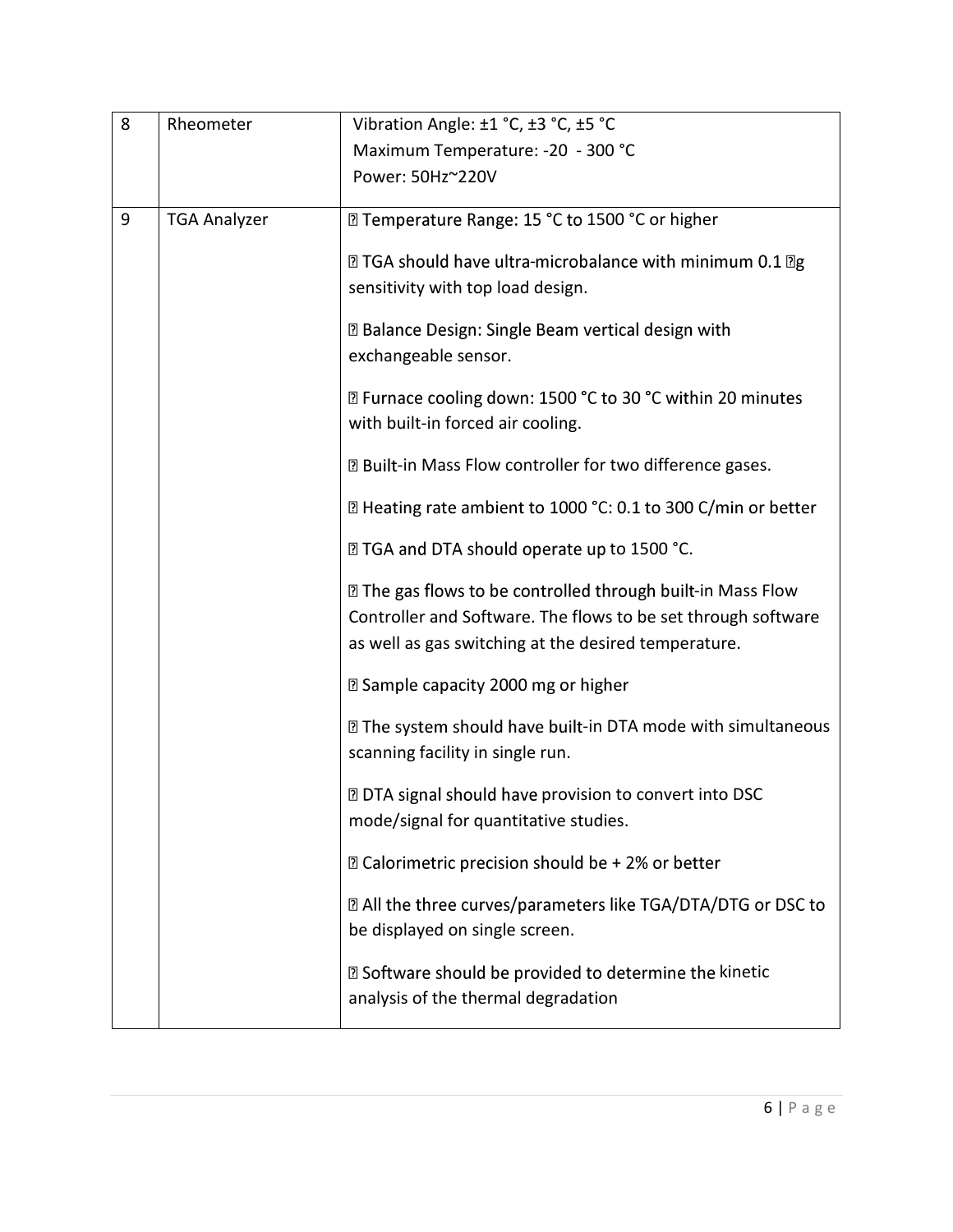|    |                   | <b>sqrt859 Software should have the facility for real time update of</b><br>spectral information.                                     |
|----|-------------------|---------------------------------------------------------------------------------------------------------------------------------------|
|    |                   | <b>sqrt859 Software should be provided to determine the area under</b><br>the peak                                                    |
|    |                   | <b>sqrt</b> 10 numbers of crucibles should be provided which will be<br>operated at 1500 oC temperature.                              |
|    |                   | <b>Z</b> Filled Nitrogen cylinder and air cylinder along with all the<br>necessary attachments such as regulators should be provided  |
|    |                   | <b>sqrtmom</b> Plow controller such as rotameters should be provided                                                                  |
|    |                   | sqrtR} Required connection pipes and fittings should be provided                                                                      |
|    |                   | <b>sqrtmage Contact Convertional Convertional Convertional Converting Convertional Convertional Convertion</b>                        |
|    |                   | <b>sqrtmongole of the equipment has to be given during a</b><br>installation                                                          |
|    |                   | 7 Periodic annual maintenance should be provided                                                                                      |
|    |                   | <b>If</b> The following items must be quoted with the instrument:                                                                     |
|    |                   | 1. Suitable Chiller for cooling.                                                                                                      |
|    |                   | 2.3 KVA online UPS                                                                                                                    |
|    |                   | 3. Computer with i3 processor, Printer                                                                                                |
| 10 |                   |                                                                                                                                       |
|    | UV-Vis            | 1. Liquid samples will be analyzed                                                                                                    |
|    | spectrophotometer | 2. Lamp Source: Tungsten / Deuterium Lamp                                                                                             |
|    |                   | 3. Monochromator: Blazed holographic grating with 1200 lines<br>per mm, Czerny- Turner with 0.2m focal length or better<br>technology |
|    |                   | 4. Wavelength Range: 100-1000 nm or better                                                                                            |
|    |                   | 5. Spectral Bandwidth: 0.5, 1, 2, 5, 20 nm variable or better                                                                         |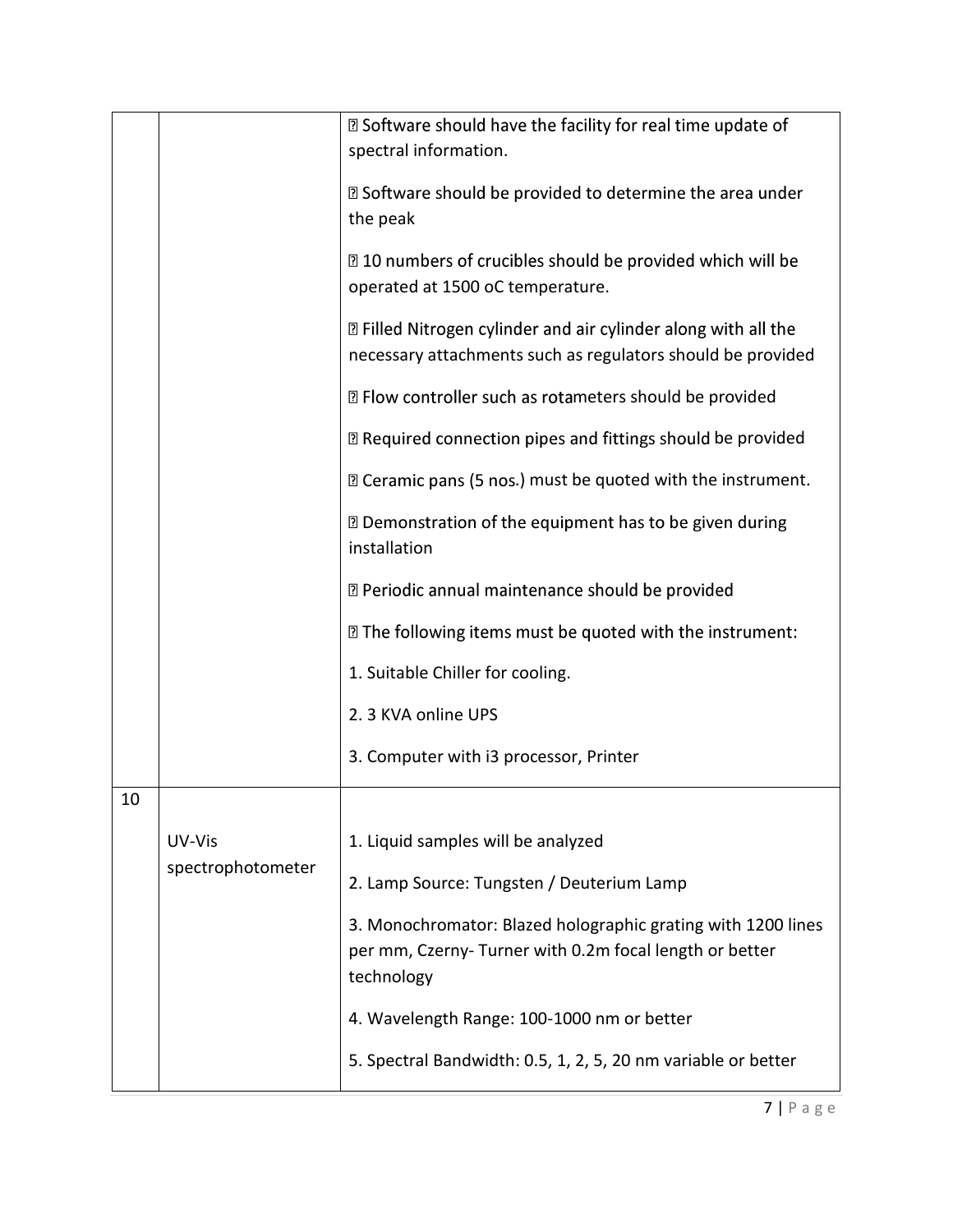|  | 6. Wavelength Accuracy: ±0.1 nm or better                                                                                                                   |
|--|-------------------------------------------------------------------------------------------------------------------------------------------------------------|
|  | 7. Photometric Range: +/- 4A or better                                                                                                                      |
|  | 8. Wavelength Reproducibility: ±0.1 nm or better 9. Detector:<br>Silicon Photodiode, Diode array detector (DAD, PDA:<br>Photodiode Array Detector (any one) |
|  | 10. Photometric Reproducibility: +/-0.001 Abs or better                                                                                                     |
|  | 11. Photometric accuracy: ± 0.004 A or better                                                                                                               |
|  | 12. Stray light: < 0.02% (220 nm Nal) or better                                                                                                             |
|  | 13. Photometric Noise: < 0.00007 Abs or better                                                                                                              |
|  | 14. Photometric drift: < 0.0003 Abs/h or better                                                                                                             |
|  | 15. Baseline flatness: ± 0.0005 A                                                                                                                           |
|  | 16. One pair of quartz cell of 3.5 mL volume & 10mm path-<br>length must be quoted                                                                          |
|  | 17. Computer: i7 processor with UPS (2 KVA online UPS) with<br>Printer.                                                                                     |
|  | 18. Two sets of sample holder for analysis of liquid samples                                                                                                |
|  | 19. Software should have the facility for real time update of<br>spectral information                                                                       |
|  | 20. Demonstration of the equipment has to be given during<br>installation                                                                                   |
|  | 21. Periodic annual maintenance should be provided                                                                                                          |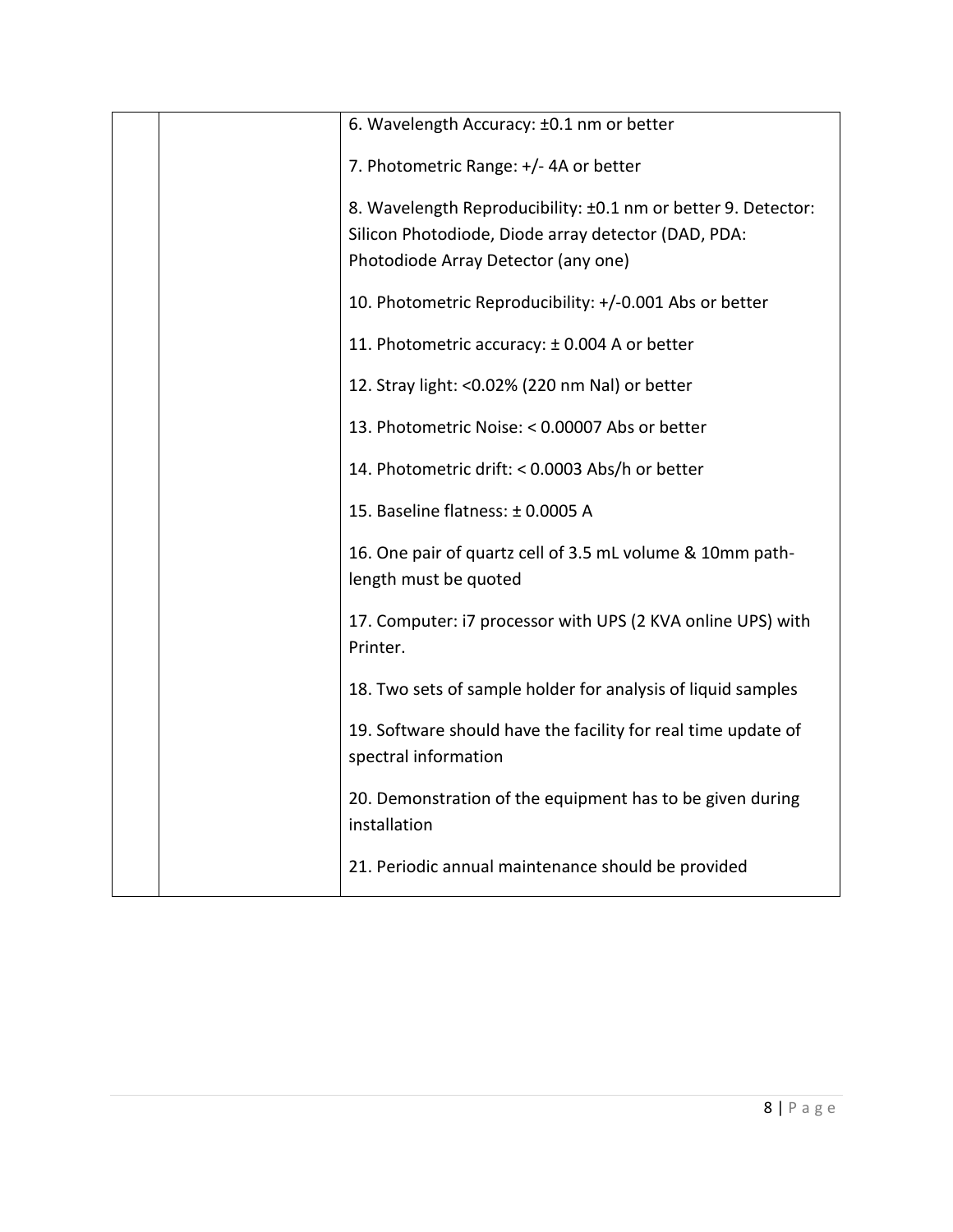#### **FORMAT FOR QUOTATION SUBMISSION**

(In letterhead of the supplier with seal)

To:

\_\_\_\_\_\_\_\_\_\_\_\_\_\_\_\_\_\_\_\_\_\_\_\_\_\_\_\_

\_\_\_\_\_\_\_\_\_\_\_\_\_\_\_\_\_\_\_\_\_\_\_\_\_\_\_\_

Date: \_\_\_\_\_\_\_\_\_\_\_\_\_\_\_

| SI.               | Description of   | Qty. | Unit | Quoted Unit rate in Rs.                               | <b>Total Price</b> | Sales tax and other |     |
|-------------------|------------------|------|------|-------------------------------------------------------|--------------------|---------------------|-----|
| No.               | goods (with full |      |      | (Including Ex Factory price, excise duty, packing and | (A)                | taxes payable       |     |
|                   | Specifications)  |      |      | forwarding, transportation, insurance, other local    |                    | In figures<br>-In   |     |
|                   |                  |      |      | costs incidental to delivery and warranty/ guaranty   |                    | %                   | (B) |
|                   |                  |      |      | commitments)                                          |                    |                     |     |
|                   |                  |      |      |                                                       |                    |                     |     |
|                   |                  |      |      |                                                       |                    |                     |     |
| <b>Total Cost</b> |                  |      |      |                                                       |                    |                     |     |
|                   |                  |      |      |                                                       |                    |                     |     |
|                   |                  |      |      |                                                       |                    |                     |     |

Gross Total Cost (A+B): Rs. \_\_\_\_\_\_\_\_\_\_\_\_\_\_\_\_

We agree to supply the above goods in accordance with the technical specifications for a total contract price of Rs. ———————— (Amount in figures) (Rupees ————————amount in words) within the period specified in the Invitation for Quotations.